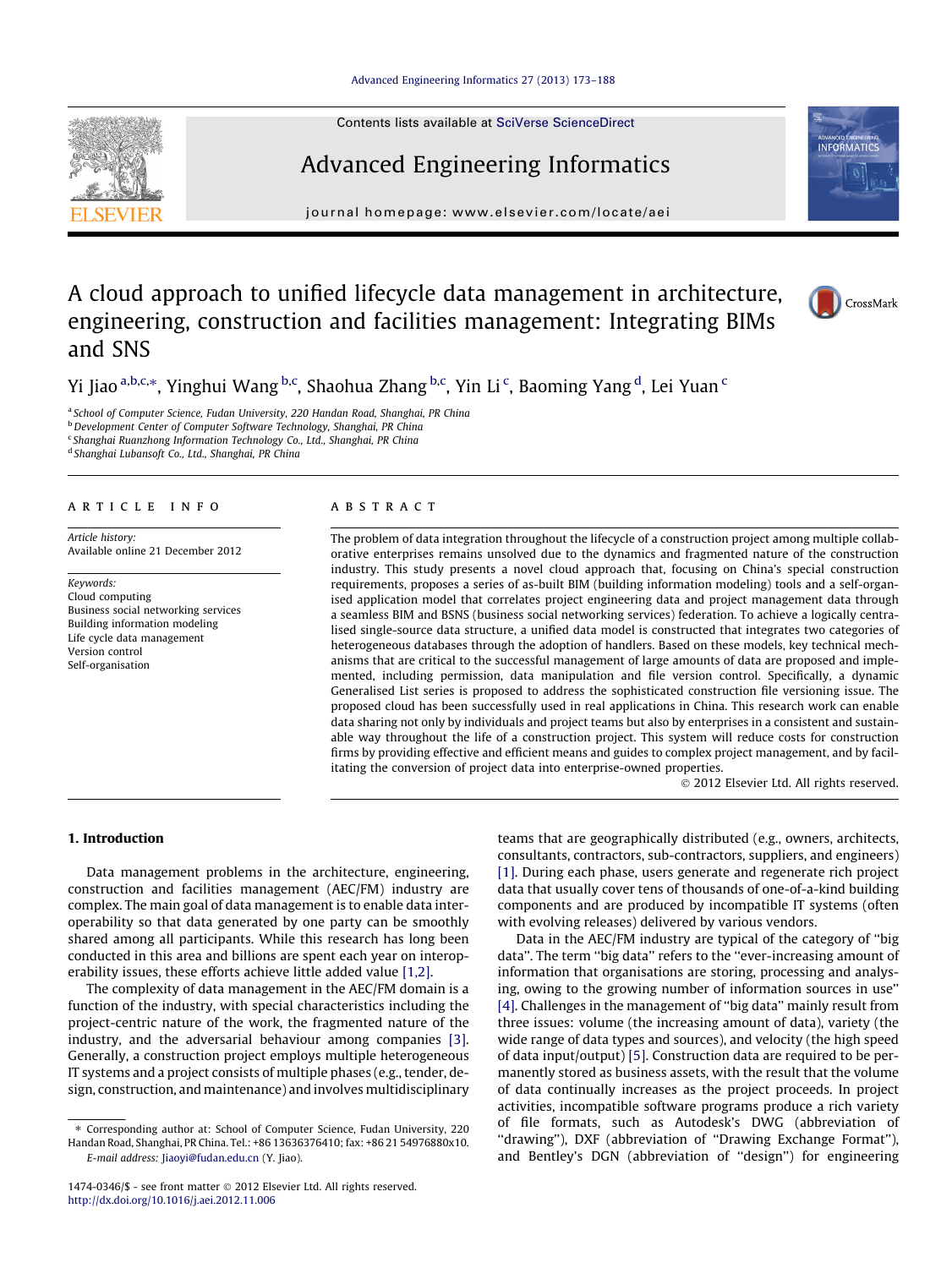activities; and DOC/XLS/PPT (Microsoft office format), RM/MPEG (video format), and IPEG (image format) for management activities. These files can be in structured, semi-structured, or non-structured form. Empirical data show that individual file sizes currently range from Megabytes to Gigabytes, however there is an apparent trend of increasing file size. Therefore, the total volume of data in a construction project tends to be huge, with tens of thousands of files. These files are generally required to be rendered on demand for all participants, whether are they located at construction sites or corporate offices.

In addition to these challenges, some other requirements also exist such as layered distribution in storage. Project data evolve from an active state to a non-active state as time elapses. Data are frequently revised before a construction process is completed, and then they are delivered, archived, and occasionally accessed thereafter, mostly for facility management purposes . Another requirement is that construction data are treated as assets that are owned not only by temporary project teams but also by enterprises, organisations, and government agencies. While it would be a great benefit for enterprises/organisations to take all of their project data under their own control, it is unfortunately difficult to achieve in current practice [\[6,7\]](#page--1-0).

In short, data management and communication issues in the AEC/FM sector are complex, challenging, and are not currently well addressed by current technologies and applications  $[8-10]$ . "The key issue in this area has historically been, and remains, how to achieve inter-operability between multiple models and multiple tools that are used in the whole product lifecycle'' [\[2\].](#page--1-0)

#### 1.1. Construction data category and level of data integration

Data categories are often defined in different ways. This paper uses the terms ''PED (project engineering data)'' and ''PMD (project management data)", defined as follows:

- Project engineering data are geometric presentations, parametric descriptions and legal regulations associated with the construction of a building, such as component position/layer/ level, bill, and quota.
- Project management data refer to control and communication information that are generated in and closely related to management activities throughout the construction lifecycle, such as scheduling, monitoring, and work assignment.

Based on these terms, data integration and sharing can be performed in a layered hierarchy, for example at the engineering level, the management level, and a more integrated level combining both engineering and management. Higher levels of data integration can enable the construction process to be accomplished more smoothly. In this sense, two essential questions for construction data management are: "Is it possible to create one comprehensive data model?'' and ''Is there a single solution that could collect and store the data throughout the lifecycle of a building and further distill those data into domain knowledge?'' BIM (building information modeling) has recently received significant interest in both academic and industry circles as one potential answer to these questions. Several studies [\[9,11,12\]](#page--1-0) have indicated that developing a single BIM model for all construction phases is something of a ''holy grail'', e.g., from a lifecycle standpoint, there are seven categories of BIMs: as-required, as-designed, as-planned, as-built, asused, as-altered and as-demolished. Some researchers have tried to address the ''one solution'' issue, e.g., using a single data structure BIM to collect, organise and integrate as-built data [\[13\];](#page--1-0) adopting concurrent access to shared BIM repositories among multiple organisations  $[14]$ ; and implementing on-line enterprise planning, scheduling and management tools ( $P3/e$ ) by Primavera software

[\[6\]](#page--1-0). However, these studies have concentrated on either the engineering level or the management level, leaving the issue of data integration on both levels unaddressed [\[15\].](#page--1-0) In addition, few studies have addressed data exchange among BIMs as well as critical technique issues such as data manipulation and version control.

This study endeavours to establish a unified organisation -level cloud environment that supports all-phase data collection, automatic data correlation, intra/inter-organisation data sharing and diachronic data tracing. With the aim of producing an innovative, organisation-level lifecycle solution, an industry-oriented research project called LubanWay has been underway since January 2008, following a ten year software development endeavour in the AEC domain in China. An exhaustive introduction of the project is outside the scope of this paper, and only a portion of the project outcomes are presented here. The contribution of this study is the development of a novel cloud application model oriented towards ''big construction data'', which includes a series of as-built BIM tools, introduces a special-purpose project collaboration platform (called cBSNS, construction business social networking services), and integrates as-built BIMs and cBSNS with as-planned BIMs.

Purposeful development of as-built BIMs is desirable due to the particularities and sophistication of the construction industry in China. Both central and local governments establish thousands of standards or regulations regarding craftwork and flow [\[16\].](#page--1-0) Existing commercial BIM tools such as Autodesk Revit™ and Bentley products cannot be used in this phase under such conditions. On the other hand, China is the world's second largest construction market, accounting for half of projects under construction worldwide. It is estimated that by the year 2018 China will surpass the U.S. and become the largest market [\[16\]](#page--1-0). Therefore, designing highly usable as-built BIMs is not only academically significant but also economically valuable.

The remainder of this paper is organised as follows. Section 2 introduces the research methodology. Section [3](#page--1-0) presents an overview of the proposed approach . Section [4](#page--1-0) presents the cloud application model of PDAS (project data as a service), along with detailed illustrations of self-organised cBSNS, integration with BIM, the logically centralised data model, and mechanisms of both access/ version control and data manipulation. Section [5](#page--1-0) discusses the status quo and the potential for deployment of PDAS in cloud storage. Section [6](#page--1-0) presents discussions and a case study. Concluding remarks and ongoing research work are presented in Section [7.](#page--1-0)

## 2. Research methodology

This research consists of two steps. First, a list of system requirements is established based on a literature review and our ten years of practical experience and domain knowledge. Second, based on a careful examination of state-of-the-art technologies and software reviews/analyses, the design rationale and technical roadmap are established.

A data management solution is generally acknowledged to consist of four basic components: (1) a data collection model; (2) a logical data model;  $(3)$  a mechanism for data manipulation; and  $(4)$  a physical data storage model. Thus, the design goals of this research can be distilled as follows: (1) simultaneously collect both engineering and management data throughout the project lifecycle in one cloud application; (2) support mutual data exchange among multidisciplinary teams from different organisations in one cloud application;  $(3)$  design a unified big-data manipulation mechanism that supports high level data integration and enables data consistency; and (4) design a scalable, high performance storage mechanism that is appropriate for dynamically increasing massive amounts of data. The main objective of this work is to bridge gaps between the disciplines of project engineering and project management and to promote the capacity for big-data management